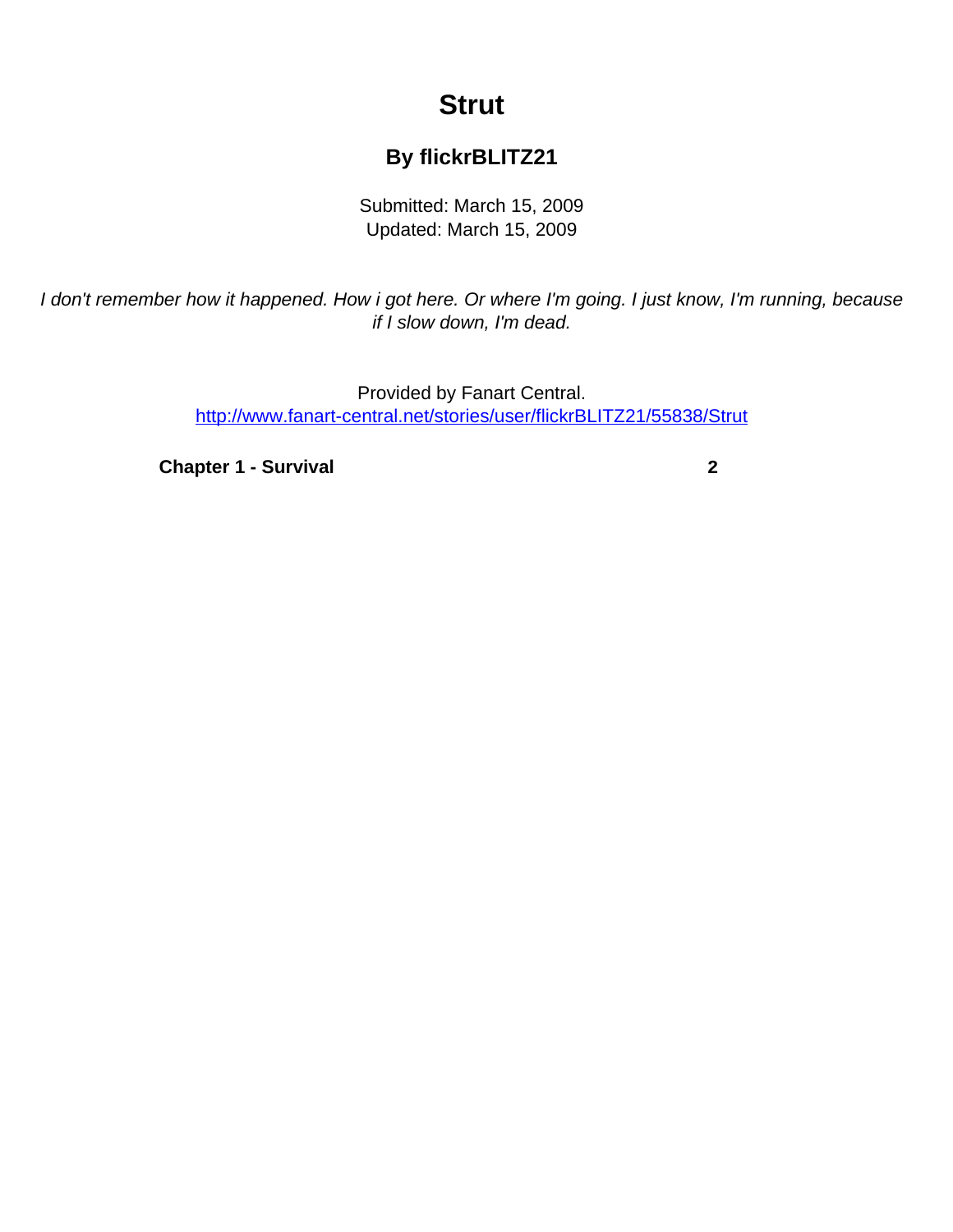# **1 - Survival**

### <span id="page-1-0"></span>1.

My paws are cut up, raw, and I'm exhausted. I need to eat, but I can't. I stare hungrily at the little chickens, safe in their little wire enclosed yard. I look off at a colt and it's mother, then some lambs a feet yards off. I sit there, tail wagging, as i listen and take in every smell withen a four mile radius. There aren't any others like me near by. A few foxes, or raccoons, but that's as big as it gets.

I see a little girl. She's young, and comes out the house, full winter coat on, and mittens and boots and everything and she smells delicious. I would never eat a human, that's just not right. My eyes watch her as she's eating a sandwich. Some form of dead animal between bread, lettuce, and mayonaise. I move in closer, but keep my distance. It someone sees me, its bye bye birdie. The chickens make a racket, and the girl looks up. She's very young, and doesn't scream or cry ot anything. Instead, she points at me, and laughs. "Puppy!"

She hops off the small wooden stoop and starts moving towards me. I'm walking backwards, away from her. Then she trips. The sandwich lands right in front of me. I gobble it down without a second thought, licking my chops when I'm done. My eyes turn to the girl. She lifts her head up, showing it's now caked in ice cold mud and muck. She starts crying. I edge closer, feeling bad. My mouth open, so i can use my jaws to lift her up, on her feet-- then i hear it. Like thunder clapping in the sky, a gun shot rings out. I jump back, eyes darting around for the source.

A woman brandishing a hunting rifle aimed at the sky glares at me, fear and anger written all over her face. I turn, and run, hoping she doesn't have time to aim. My paws hit pavement as i cross a road, then dart back into a forest. A few more gunshots, and wailing, and the child crying, saying to her mother, "No mommy! Not the puppy!"

#### $*_{-}*_{-}*_{-}*$

After i take a winding path, and loose myself in the thicket, i find my way to my home. A shelled out house that no one uses, or bothers to go near because of some health hazard. It's very close to a suburb, but there's forest all around so I'm okay. I smell a small herd of deer-- a buck, 2 does, and a fawn-- but what good is that? I've been living off roadkill, and small scraps found near the farms.

Like that sandwich.

I like my lips-- well, chops-- in rememberence. I lay down on the burnt wooden flooring of the second story, looking out one of the bedroom windows. I remember food. All the good stuff. Meat, bread, fruit, vegetables, junk, candy. Oh good lord I wanted Meat, but my hunting skills were as lame as a sheep with two legs. Ugh... lamb chops....!

My stomach grumbles, making me groan. I put my head on my forearms and rest on my paws. I look down at them, the fur, the nails, and the slightly stained red, scorched floor. I moved around, and began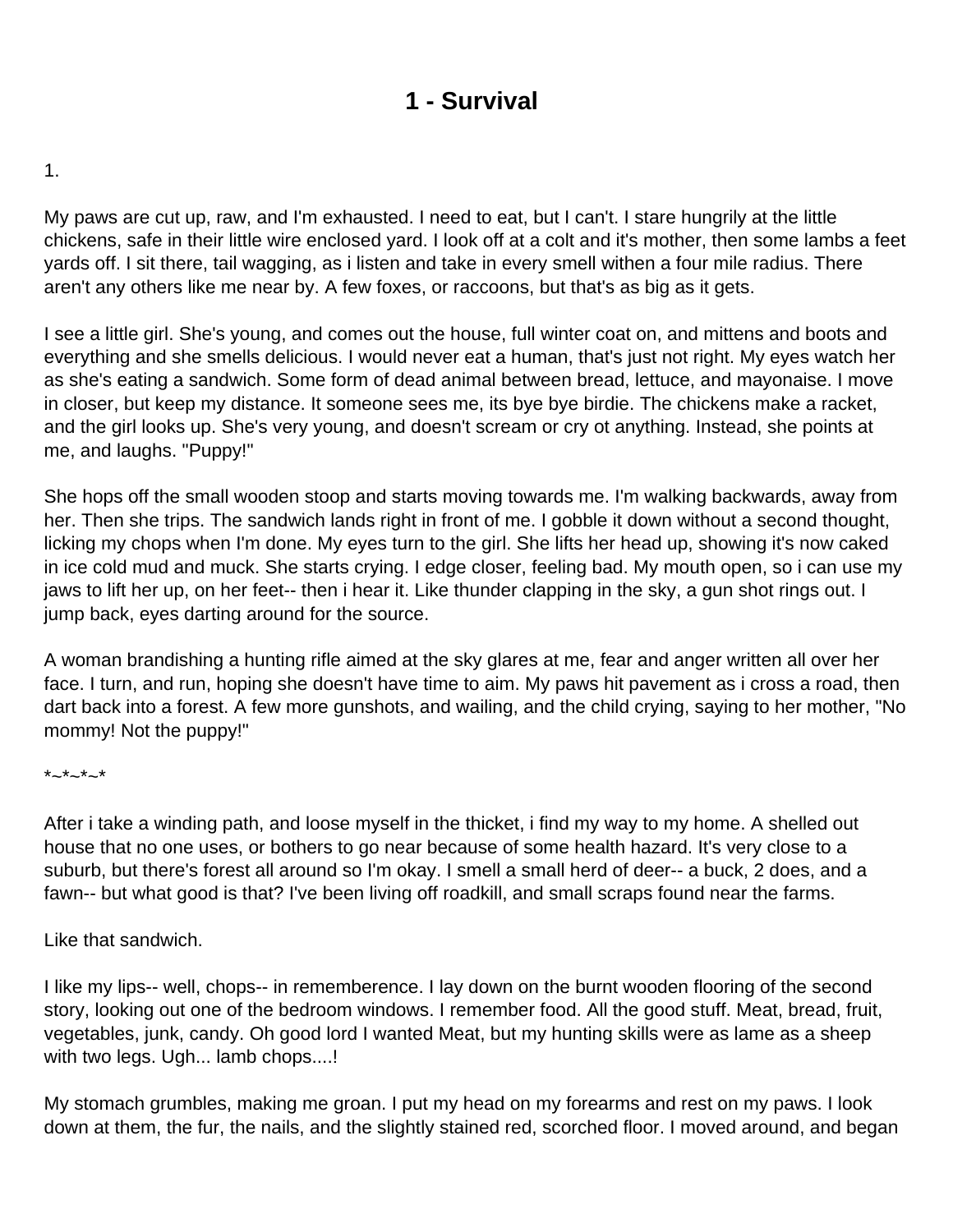licking my pads. They were raw because i kept near the main roads, finding raccoons or possums. I only ate the ones that weren't sick or carriers. And it was hard because that's pretty much the entire race that's infected.

If i were a house pet, i'd be fed so well. Canned or dry, i wouldn't care. I lay on the floor, paws up, whining, and doging like those dogs in the subdivision. I think this over again, and shudder. The houses in the subdivision don't have chain link, or wooden, fences. The dogs wear electrical collars, and are pretty quiet. I'm already put in a position to steal from children that fall down, i won't become a silence, whining ninny!

...I'll just... go hungry for another night.... maybe tomorrow will be better....

### $*_{-}*_{-}*_{-}*_{-}*$

A bitter sweet smell wakes me up. I'm on my back, dreaming of running through tall grass after a roasted pig, when i smell it. It's faint, and sweet, and I can almost taste it in my mouth. My brain remembers that taste, so I'm up and running down the rickety stairs, and out a hole in the back to follow it. I'm running, and running, jumping over swamping land, and fallen trees from thunder storms, and after two miles, i find it.

## A pile of vegetables.

Lettuce, carrots, peppers, mushrooms-- apparently, this had all gone bad, and instead of throwing it away, the people were tosing it out for the animals to eat. They're in a normal house, so no live stock. I'm infront of it, sniffing quietly. It smelled better from a distance, because now i see it, it's positively rancid. I bury my nose in it, and close my eyes. It smells so much better then it looks.... So i keep my eyes close and start eat.

It proves difficult, my teeth failing to keep hold of the soft leaves. These teeth were for trapping, tearing, fighting, gripping-- anything but eating lettuce. So while I'm trying to eat I here noises. My eyes open, and i see someone standing in the doorway of the house, staring at me. I look back, frozen in place. He reaches beyond what i can see, and I can just picture him grabbing another hunting rifle.

I'm frozen. I can't move. My head is down, muzzle in the trash, and he's going to blow my brains out--

But he doesn't go for a gun. Instead, he pulls another person beside him. He whispers, and they both point at me. Other people are moving about, and pointing at me. They stay in the house, scared I'll run away. So my sit down, and keep eating. My head tilted back, I attempt to swallow my first leaf. It's brown and black and slimy-- but still good. As I go for another, I notice a fuzzy white ball next to me. It's pink nose twitched, and it ate with the proficiency I lacked.

Two other rabbits sat on the other side, ignoring me completely. And now the family is taking pictures. I see a flash, and notice the rabbits freeze up. I eye them, but keep eating lettuce, awkward and tilting my head back as though to howl, but just to swallow.

I lick my chops, and watch the largest rabbit-- Mr Bunny Foo Foo himself-- eat loudly. I've never been this close to one before, maybe at a fair where i petter one, and fed the little turky chicks, and pet the